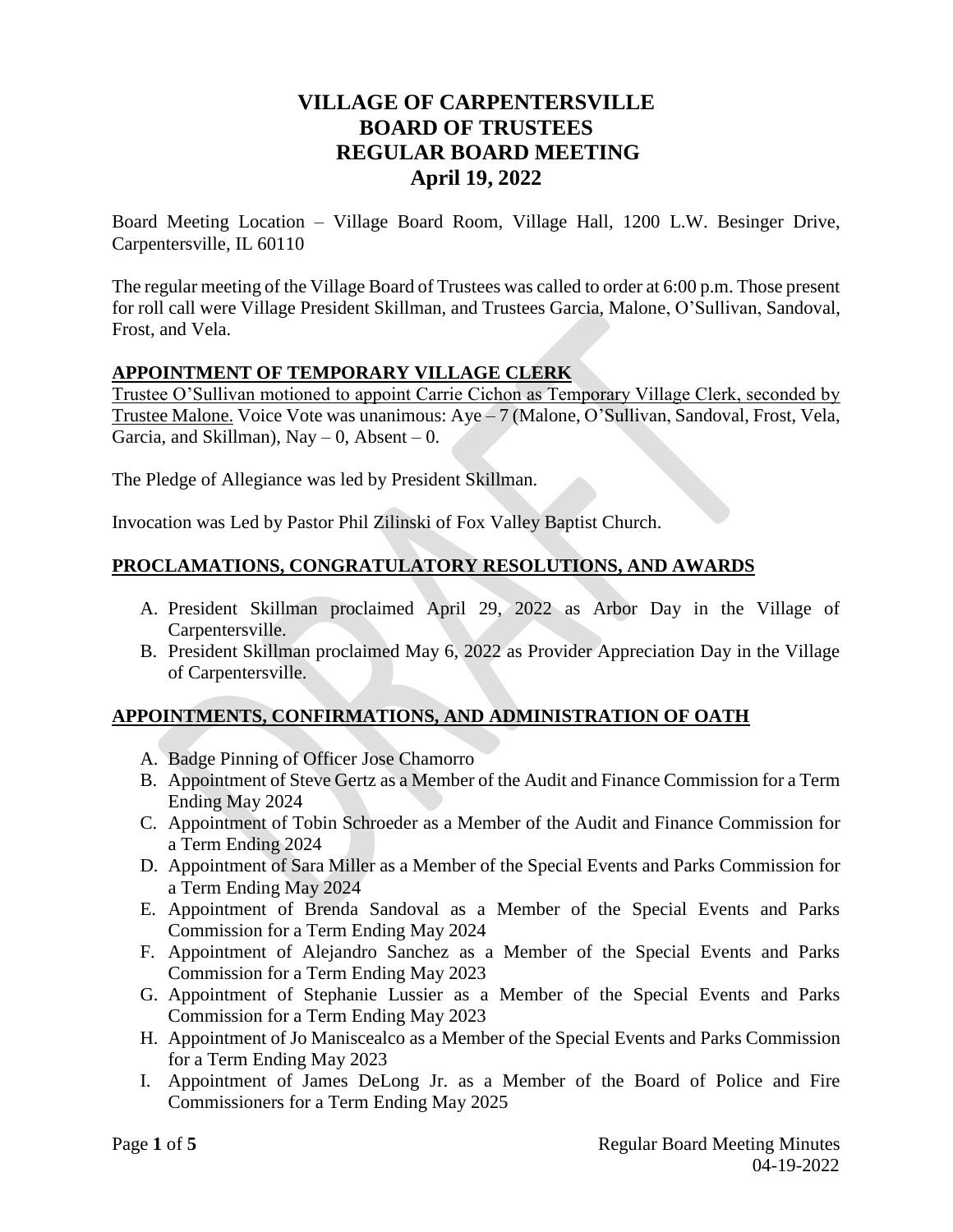Trustee Garcia motioned to combine items B through I under Appointments, seconded by Trustee Frost.

### **Vote on Motion:**

- 7 ayes (O'Sullivan, Sandoval, Frost, Vela, Garcia, Malone, and Skillman)
- $0 nav$
- $0 *absent*$

# **Motion passed, approved by omnibus vote.**

Trustee O'Sullivan motioned to approve items B through I under Appointments, seconded by Trustee Garcia.

# **Vote on Motion:**

7 – ayes (Sandoval, Frost, Vela, Garcia, Malone, O'Sullivan, and Skillman)

 $0 - \text{nav}$ 

 $0 - *absent*$ 

# **Motion passed, approved by omnibus vote.**

### **PUBLIC COMMENT**

None

# **CONSENT AGENDA**

*President Skillman asked if any Board Member wished to remove an item from the Consent Agenda for further review and discussion. No removals were requested.* 

Trustee O'Sullivan motioned to approve Items A through J on the Consent Agenda, seconded by Trustee Garcia.

- A. Approval of Bills
	- Fiscal Year 2021 Bills List and Payroll Totaling: \$55,860.07
	- Fiscal Year 2022 Bills List and Payroll Totaling: \$1,295,110.14
- B. Approval of Minutes

- Regular Board Meeting Minutes from March 15, 2022

- C. Approval of a Resolution Approving an Agreement for Phase II Engineering Services for the 2022 High Capacity Inlet Project with CBBEL of Rosemont, Illinois in the Amount of \$25,400.00
- D. Approval of a Resolution Approving an Agreement for Phase II and Phase III Engineering Services for the 2022 MFT Resurfacing Program with HR Green, Inc. of McHenry, Illinois in the Amount of \$102,000.00
- E. Approval of a Resolution Approving an Agreement for Phase II Engineering Services for the Golfview Lane and Williams Road Calvert Replacements with HR Green, Inc. of McHenry, Illinois in the Amount of \$48,817.00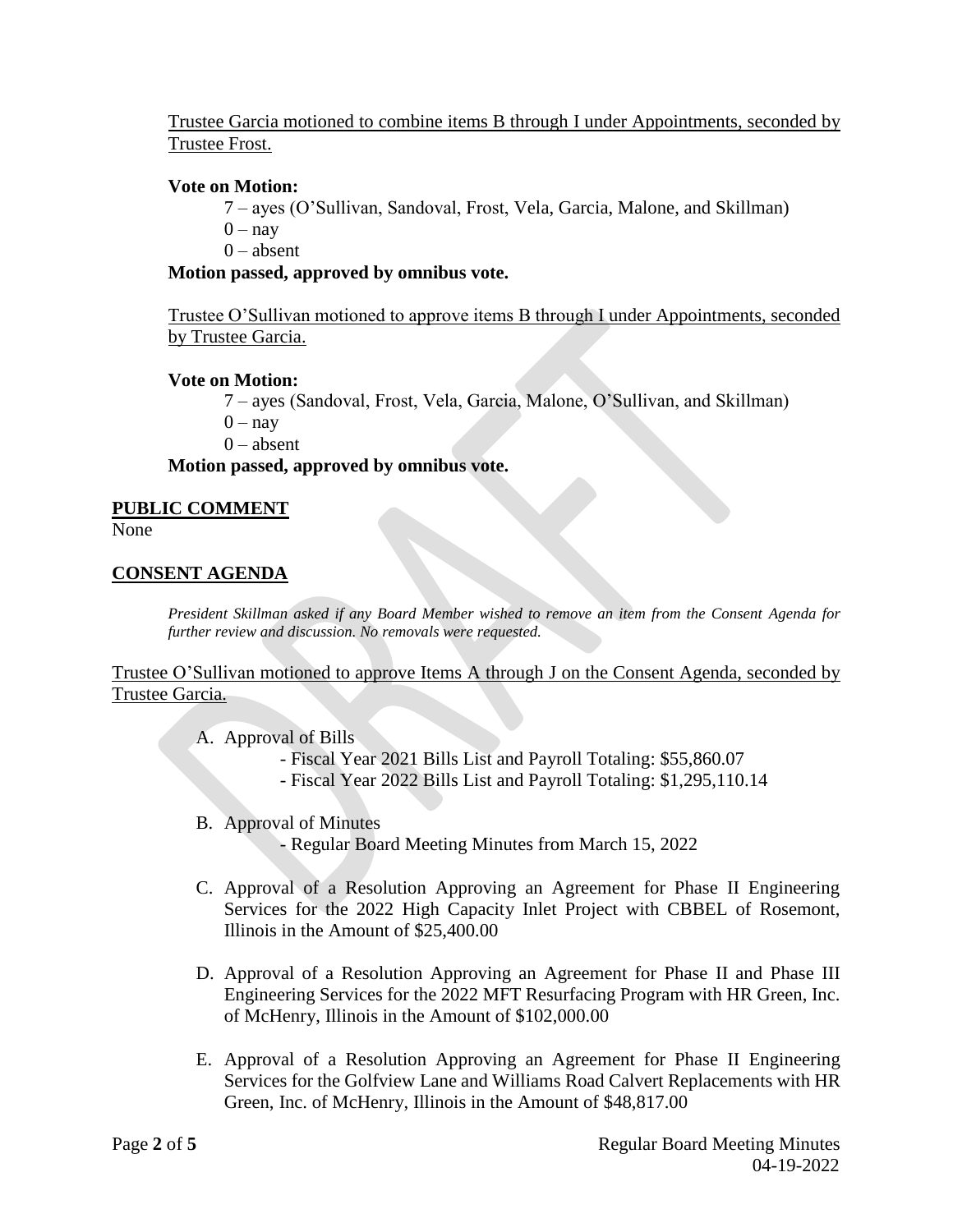- F. Approval of an Ordinance Authorizing the Ceding of Private Activity Bonding Authority
- G. Approval of an Ordinance Authorizing the Disposal of Items of Personal Property Owned by the Village of Carpentersville
- H. Approval of Special Event Permit Application, Fee Waiver Request, Dundee Township Park District Concerts and Fireworks, June 25, 2022
- I. Approval of Special Event Permit Application and Fee Waiver, National Day of Prayer, May 5, 2022
- J. Approval of Special Event Permit Application and Fee Waiver Request, National Night Out, August 2, 2022

# **Vote on Motion:**

7 – ayes (Frost, Vela, Garcia, Malone, O'Sullivan, Sandoval, and Skillman)  $0 - \text{nav}$  $0 - *absent*$ 

# **Motion passed, approved by omnibus vote.**

# **REPORTS OF THE MANAGER AND STAFF**

# **Administration Update - Manager Johnson**

Manager Johnson congratulated Public Works for being awarded the Tree City USA award for the  $10<sup>th</sup>$  consecutive year. It is also the first year that the Village has received the Tree City USA Growth Award, which is an additional designation given to communities that demonstrate increased levels of tree care and community engagement.

He stated that the tentative date for the Iron Flats groundbreaking ceremony is the morning of Saturday, May 14, 2022. Confirmation of the time will be forthcoming.

The final Comprehensive Plan public workshop will be held on Tuesday, April 26 at 6:00pm at Brix on the Fox. This will be the last opportunity for residents and the public to provide input and feedback on the Village's Comprehensive Plan.

The storage facility at the location of the former Dominick's site was issued its final permit. Estimate for completion of construction is about 6-8 months.

### **OLD BUSINESS**

None

# **NEW BUSINESS**

None

# **TRUSTEE AND COMMITTEE REPORTS**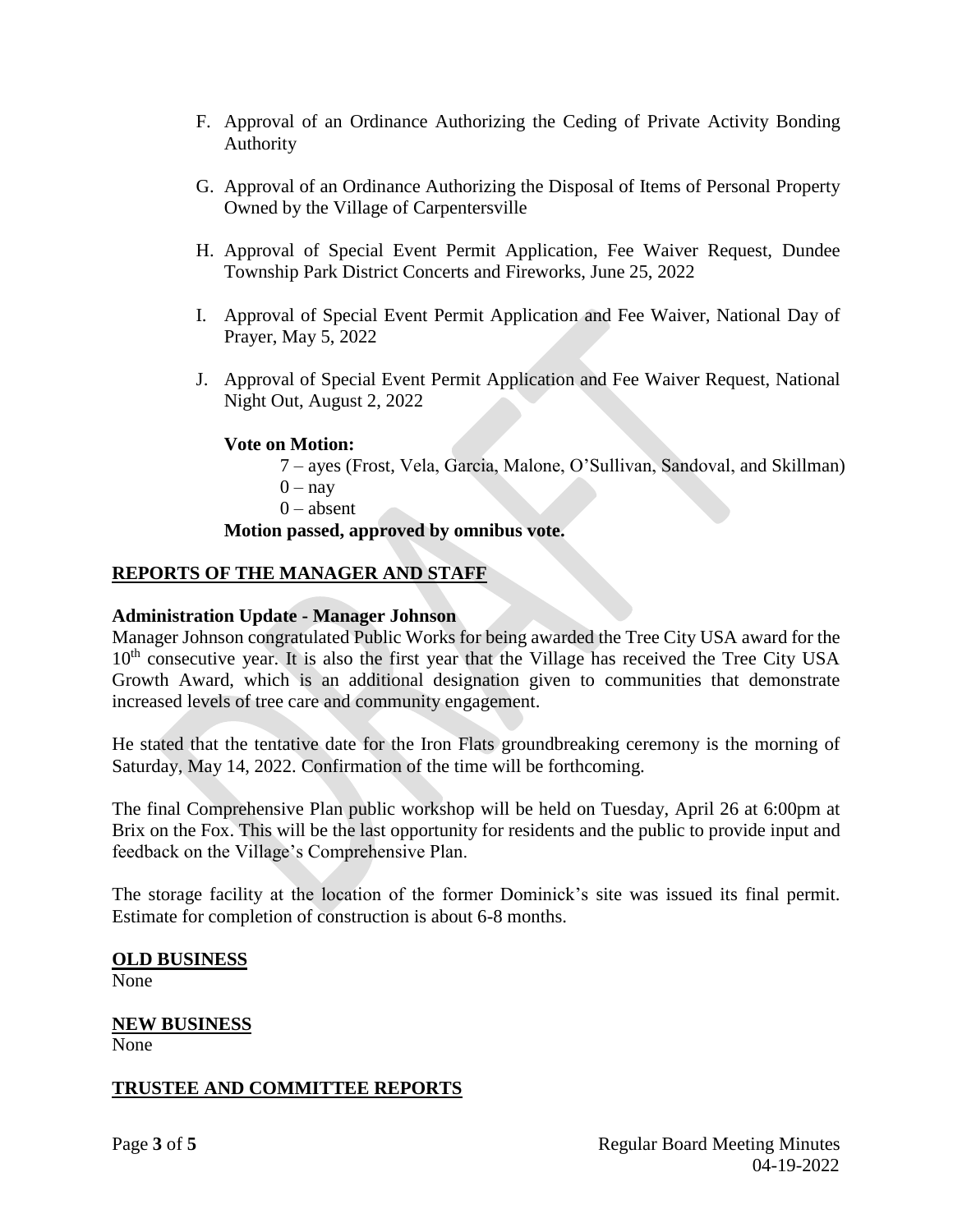# **Trustee Vela had no report.**

### **Trustee Sandoval had the following report:**

Trustee Sandoval mentioned that the Parks and Special Events Commission will next be meeting on April 20, 2022.

### **Trustee Frost had the following report:**

Trustee Frost mentioned that Earth Day is on Friday, April 22, and encouraged everybody to do something nice to take care of the earth.

He attended the Rise & Shine with the Village of Carpentersville networking event and informational session facilitated by the Northern Kane County Chamber of Commerce. He thanked Melissa Hernandez for putting together a nice event.

He thanked Senator Castro and State Representative Ness for advocating for the Village of Carpentersville during the latest legislative session.

He congratulated the Public Works Department on another year of receiving the Tree City USA award.

#### **Trustee O'Sullivan had the following report:**

Trustee O'Sullivan mentioned that the next Audit and Finance Commission meeting is scheduled for Monday, April 25, 2022 at 6:00pm.

### **Trustee Malone had no report.**

#### **Trustee Garcia had the following report:**

Trustee Garcia mentioned that planning for the Happy Birthday America Car Show event on July 2 is underway, and he anticipates having a band play after the car show.

### **President Skillman had the following report:**

President Skillman mentioned that the Rise & Shine with the Village of Carpentersville event went well and was very informative.

He stated that tolling on Longmeadow Parkway is being discussed, and he will give any information as soon as it is available.

He attended the Council of Mayors meeting through the Chicago Metropolitan Agency for Planning to discuss future road improvements.

### **CLOSED SESSION**

Trustee Garcia motioned to adjourn to Closed Session, seconded by Trustee Frost, to discuss section **5ILCS 120/2(c)(1) of the Open Meetings Act** – Performance and Compensation of Specific Employees.

### **Vote on Motion:**

7 – ayes (Vela, Garcia, Malone, O'Sullivan, Sandoval, Frost, and Skillman)  $0 - \text{nav}$